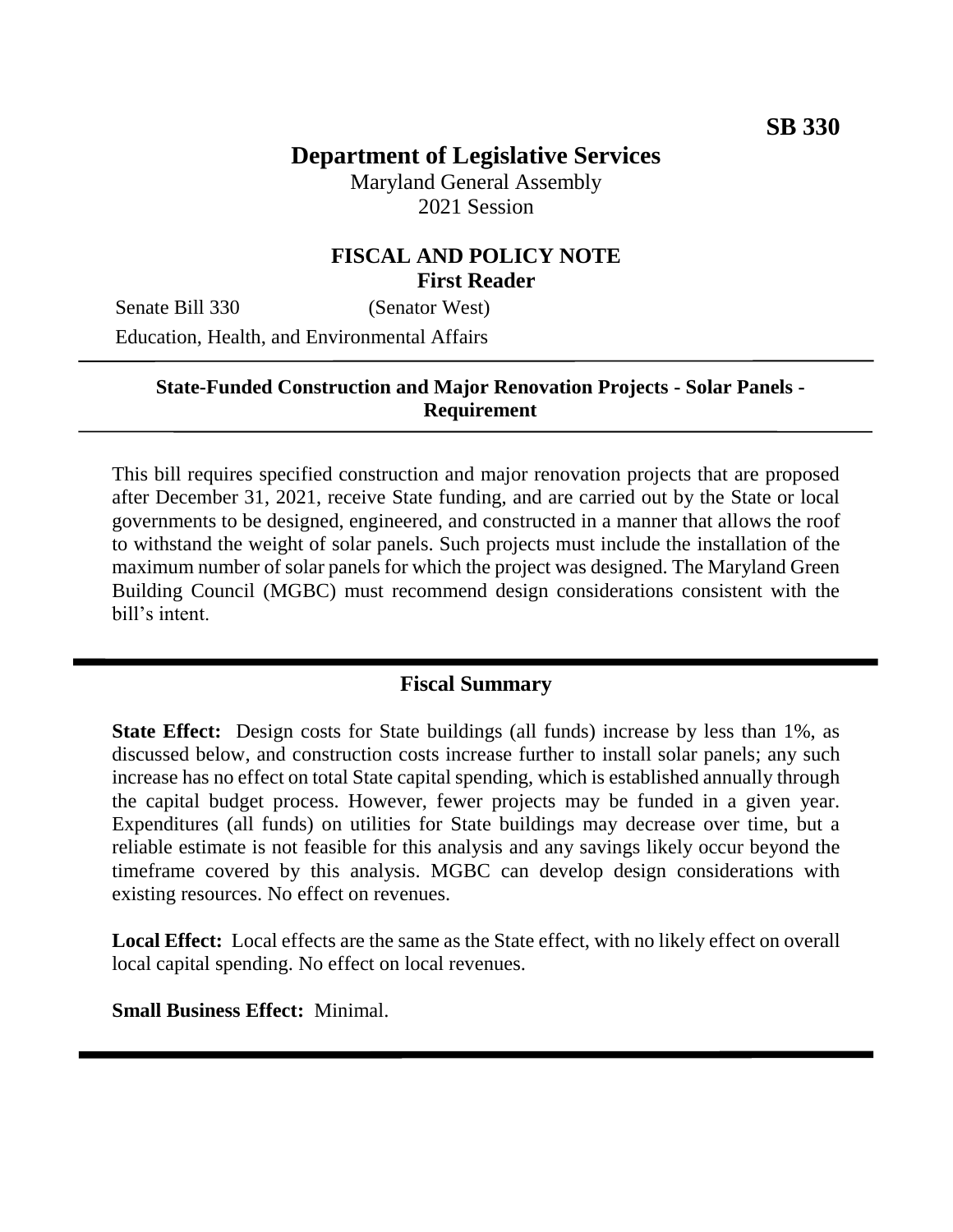## **Analysis**

**Bill Summary:** In general, the bill applies to:

- construction projects that are proposed to have a roof expanse of at least 4,000 square feet; and
- major renovation projects in which:
	- the building is to be reconstructed and reused;
	- the heating, ventilation, and air conditioning; electrical; and plumbing systems are to be replaced; and
	- the reconstructed building will have a roof expanse of at least 4,000 square feet.

In addition to projects carried out by the State and local governments, the bill applies to projects carried out by nonpublic entities in accordance with a public-private partnership agreement.

However, the bill does not apply to:

- projects where the replacement of a roof is the only or primary objective of the project; or
- projects that receive State funds through an award of a miscellaneous grant program, a local House of Delegates initiative, or a local Senate initiative.

The bill expresses legislative intent that the design of a construction or major renovation project maximize the number and efficiency of solar panels that can be placed on the roof.

**Current Law:** Maryland's Renewable Energy Portfolio Standard was enacted in 2004 to facilitate a gradual transition to renewable sources of energy. There are specified eligible ("Tier 1" or "Tier 2") sources as well as carve-outs for solar and offshore wind. Electric companies (utilities) and other electricity suppliers must submit renewable energy credits (REC) equal to a percentage specified in statute each year or else pay an alternative compliance payment (ACP) equivalent to their shortfall. Historically, the requirements have been met almost entirely through RECs, with negligible reliance on ACPs. The Maryland Energy Administration must use ACPs to support new renewable energy sources.

Chapter 757 of 2019 significantly increased the percentage requirements, which now escalate over time to a minimum of 50% from Tier 1 sources, including 14.5% from solar, by 2030. In 2021, the requirements are 30.8% for Tier 1 sources, including at least 7.5% from solar. Tier 2, which had been extended several times, terminated after 2020.